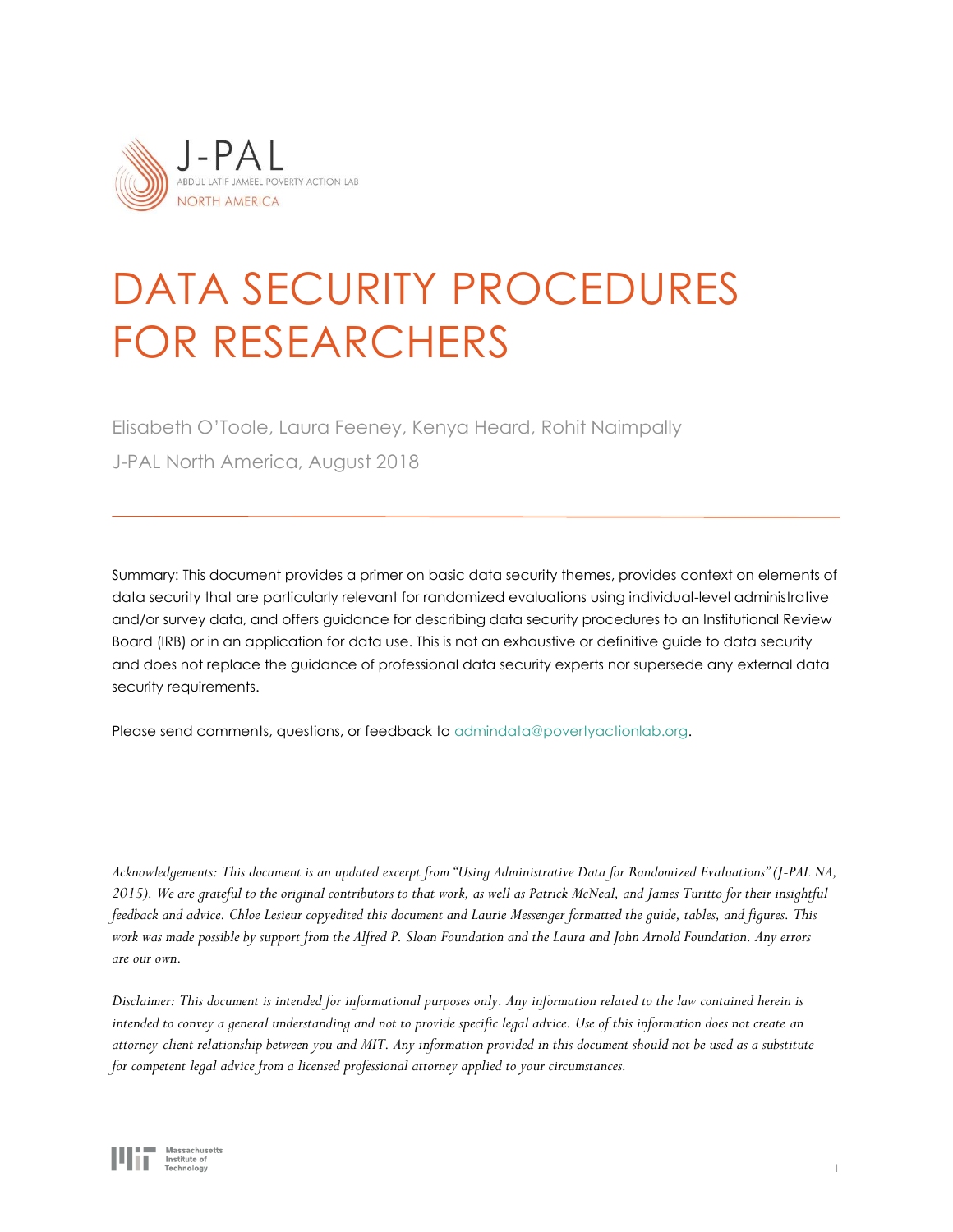# <span id="page-1-0"></span>**TABLE OF CONTENTS**

<span id="page-1-1"></span>

| <b>TABLE OF CONTENTS</b>                                                                                                                                      | $\overline{2}$                |
|---------------------------------------------------------------------------------------------------------------------------------------------------------------|-------------------------------|
| <b>DATA SECURITY OVERVIEW</b>                                                                                                                                 | 3                             |
| Data Security Breaches: Causes and Consequences                                                                                                               | 3                             |
| <b>MINIMIZING DATA SECURITY THREATS</b>                                                                                                                       | $\overline{4}$                |
| Deidentifying Data                                                                                                                                            | $\overline{4}$                |
| <b>DATA STORAGE &amp; ACCESS</b>                                                                                                                              | 6                             |
| Encryption                                                                                                                                                    | 6                             |
| <b>DATA TRANSMISSION AND SHARING</b>                                                                                                                          | 8                             |
| Communication and Data Sharing with Partners<br>Personal Device Security<br>Password Policies<br>Preventing Data Loss                                         | 9<br>9<br>$\mathcal{Q}$<br>10 |
| <b>ERASING DATA</b>                                                                                                                                           | 10                            |
| <b>EXAMPLE LANGUAGE FOR DESCRIBING A DATA SECURITY PLAN</b>                                                                                                   | 11                            |
| Example Language: Secure data storage                                                                                                                         | 11                            |
| <b>DEFINITIONS</b>                                                                                                                                            | 12                            |
| Personally Identifiable Information (PII)<br>Health Insurance Portability and Accountability Act (HIPAA)<br>Family Educational Rights and Privacy Act (FERPA) | 12<br>12<br>12                |
| <b>EXTERNAL RESOURCES</b>                                                                                                                                     | 13                            |
| Resources for Data Classification and Data Security<br>Resources for Data Security                                                                            | 13<br>13                      |
| <b>REFERENCES</b>                                                                                                                                             | 14                            |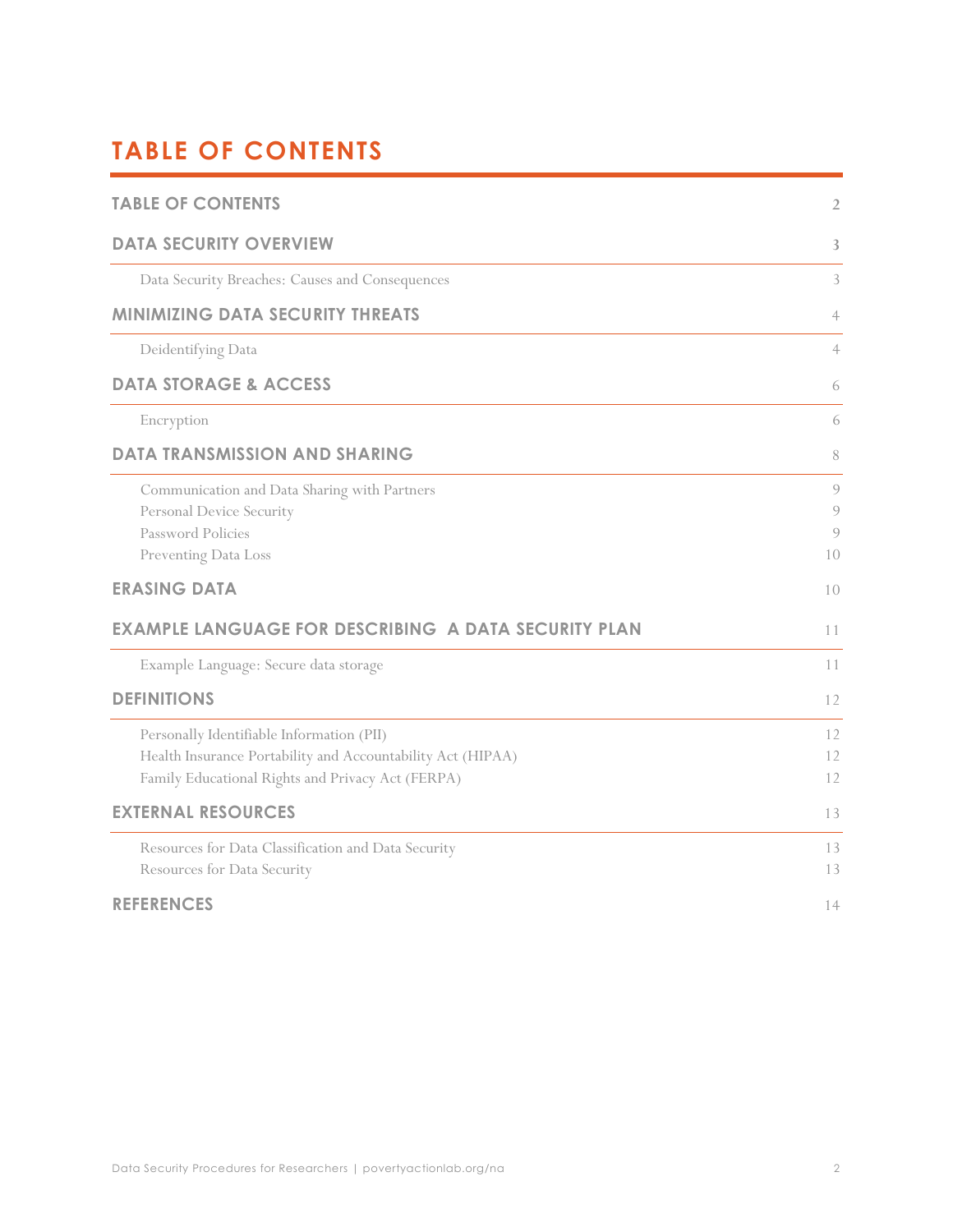# **DATA SECURITY OVERVIEW**

Data security is critical to protecting confidential data, respecting the privacy of research subjects, and complying with applicable protocols and requirements. Even seemingly de-identified data may be re-identified if enough unique characteristics are included. <sup>1</sup> Additionally, the information revealed in this process could be damaging in unexpected ways. For example, computer scientist Arvind Narayanan successfully re-identified a public-use de-identified data set from Netflix. Through this, he was able to infer viewers' political preferences and other potentially sensitive information (Narayanan and Shmatikov 2008).

Many research universities provide support and guidance for data security through their IT departments and through dedicated IT staff in their academic departments. Researchers should consult with their home institution's IT staff in setting up data security measures, as the IT department may have recommendations and support for specific security software.

In addition to working with data security experts, researchers should acquire a working knowledge of data security issues to ensure the smooth integration of security measures into their research workflow and adherence to the applicable data security protocols. Researchers should also ensure that their research assistants, students, implementing partners, and data providers have a basic understanding of data security protocols.

Data-security measures should be calibrated to the risk of harm of a data breach and incorporate any requirements imposed by the data provider. Harvard University's [classification system for data sensitivity](http://files.vpr.harvard.edu/files/vpr-documents/files/data_classification_table_abridged_7.23.13_0.pdf) and corresponding [requirements for data security](http://policy.security.harvard.edu/view-data-security-level) illustrate how this calibration may function in practice.<sup>2</sup>

### <span id="page-2-0"></span>**DATA SECURITY BREACHES: CAUSES AND CONSEQUENCES**

A data security breach can result in serious consequences for research subjects, the researcher's home institution, and the researcher. Research subjects may suffer unintentional disclosure of sensitive identified information, which may expose them to identity theft, embarrassment, and financial, emotional, or other harms. Both the researcher's home institution and the researcher may suffer reputational damage and may have more difficulty obtaining sensitive data in the future. A breach will likely trigger additional compliance requirements, including reporting the data breach to the Institutional Review Board (IRB), and, in certain circumstances, to each individual whose data was compromised. The data provider may require additional security protections or terminate access to the data. There may, in some cases, be financial and/or criminal liability to the data provider and/or the research subjects.<sup>3</sup>

**Sensitive data are vulnerable to both inadvertent disclosure and targeted attacks**. If data security protocols are not adhered to, data may be disclosed through email, device loss, file-sharing software such as Google Drive, Box or Dropbox, or improper erasure of files from hardware that has been recycled, donated or disposed of. All hardware that comes into contact with study data should remain protected including: laptops, desktops, external hard drives, USB flash drives, mobile phones, and tablets. Theft or a cyber-attack may target either a researcher's

<sup>1</sup> For a review, see "[The Re-Identification Of Anonymous People With Big Data](https://datafloq.com/read/re-identifying-anonymous-people-with-big-data/228)."

<sup>&</sup>lt;sup>2</sup> The full Harvard Research Data Security Policy can be found [here.](http://vpr.harvard.edu/pages/harvard-research-data-security-policy)

<sup>&</sup>lt;sup>3</sup> For example, Bonnie Yankaskas, a professor of radiology at the University of North Carolina at Chapel Hill, experienced legal and professional consequences after the discovery of a security breach in a medical study she directed, though she was not aware of the breach and no damage to participants was identified. See the [Chronicle of Higher Education article](http://chronicle.com/article/UNC-Chapel-Hill-Researcher/124821/) for more details, and a joint [press release](http://uncnewsarchive.unc.edu/2011/04/15/unc-chapel-hill-professor-yankaskas-reach-settlement-2/) from the University and Professor Yankaskas describing the final result of the incident.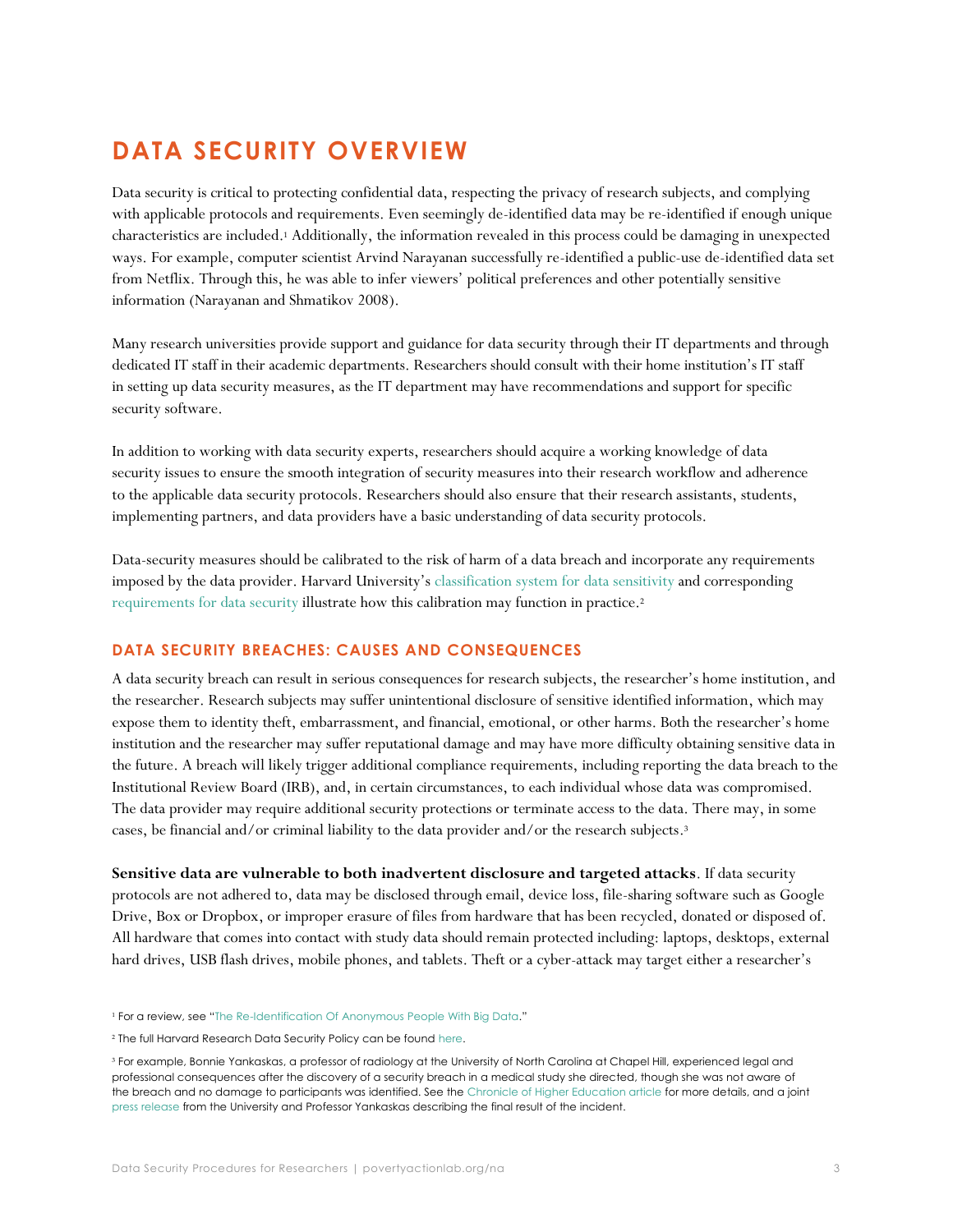specific data set or the researcher's home institution more generally and inadvertently sweep up the researcher's data set in the course of the attack. Sensitive data must be protected from all of these threats.

## <span id="page-3-0"></span>**MINIMIZING DATA SECURITY THREATS**

Minimizing the research team's contact with sensitive, individually identifiable data may substantially reduce the potential harm caused by a data breach and the required data security measures that need to be put in place. This will often simplify and accelerate the research data flow.

**Reduce the data security threat-level a priori by acquiring and handling only the minimum amount of sensitive data strictly needed for the research study.** Researchers may, for example, request that the data provider or a trusted third party link particularly sensitive individualized data to individual treatment status and outcome measures, so that the researchers themselves do not need to handle and store the sensitive data. A description of this process may be found in the *Data Flow* section of J-PAL NA's resource: Using [Administrative](https://www.povertyactionlab.org/sites/default/files/resources/2017.02.07-Admin-Data-Guide.pdf)  Data [for Randomized Evaluations.](https://www.povertyactionlab.org/sites/default/files/resources/2017.02.07-Admin-Data-Guide.pdf)

### <span id="page-3-1"></span>**DEIDENTIFYING DATA**

**Separate** *[Personally Identifiable Information](#page-11-1)* **(PII) from all other data as soon as possible.** Data pose the most risk when sensitive or confidential information is linked directly to identifiable individuals. Once separated, the "identifiers" data set and the "analysis" data set should be stored separately, analyzed separately, and transmitted separately.<sup>4</sup> Once separated, the identifiers should remain encrypted at all times, and the two data sets should only meet again if necessary to adjust the data matching technique. Tables 1, 2, and 3 illustrate this separation. J-PAL hosts programs for searching for PII in [Stata](https://github.com/J-PAL/stata_PII_scan) and in [R](https://github.com/J-PAL/PII-Scan) on a GitHub repository.

|                                                           | <b>NAME</b>               | <b>SSN</b>        |             | <b>DOB</b>      |  | <b>INCOME</b>   | <b>STATE</b>  | <b>DIABETIC?</b> |                  |
|-----------------------------------------------------------|---------------------------|-------------------|-------------|-----------------|--|-----------------|---------------|------------------|------------------|
|                                                           | Jane Doe<br>123-45-6789   |                   |             | 5/1/50          |  | \$50,000        | FL.           | Υ                |                  |
|                                                           | John Smith<br>987-65-4321 |                   |             | 7/1/75          |  | \$43,000        | <b>FL</b>     | N                |                  |
|                                                           | <b>Bob Doe</b>            |                   | 888-67-1234 | 1/1/82          |  | \$65,000        | <b>GA</b>     | N                |                  |
|                                                           | Adam Jones                | 333-22-1111       |             | 8/23/87         |  | \$43,000        | <b>FL</b>     | Υ                |                  |
| TABLE 2: IDENTIFIERS DATASET<br>TABLE 3: ANALYSIS DATASET |                           |                   |             |                 |  |                 |               |                  |                  |
| <b>NAME</b>                                               |                           | <b>SSN</b>        |             | <b>STUDY ID</b> |  | <b>STUDY ID</b> | <b>INCOME</b> | <b>STATE</b>     | <b>DIABETIC?</b> |
| Jane Doe                                                  |                           | 123-45-6789       |             |                 |  |                 | \$50,000      | FL.              | Y                |
| John Smith                                                |                           | 987-65-4321       |             | $\overline{2}$  |  | $\overline{2}$  | \$43,000      | FL.              | N                |
| <b>Bob Doe</b>                                            |                           | 888-67-1234       |             | 3               |  | 3               | \$65,000      | <b>GA</b>        | N                |
| Adam Jones                                                |                           | $333 - 22 - 1111$ |             | $\overline{4}$  |  | $\overline{4}$  | \$43,000      | FL.              | Υ                |

#### TABLE 1: INITIAL DATASET

<sup>4</sup> Separating & encrypting identifiers is a minimum requirement in J-[PAL's Research Protocol Checklist](https://drive.google.com/file/d/0B97AuBEZpZ9zZDZZbV9abllqSFk/view)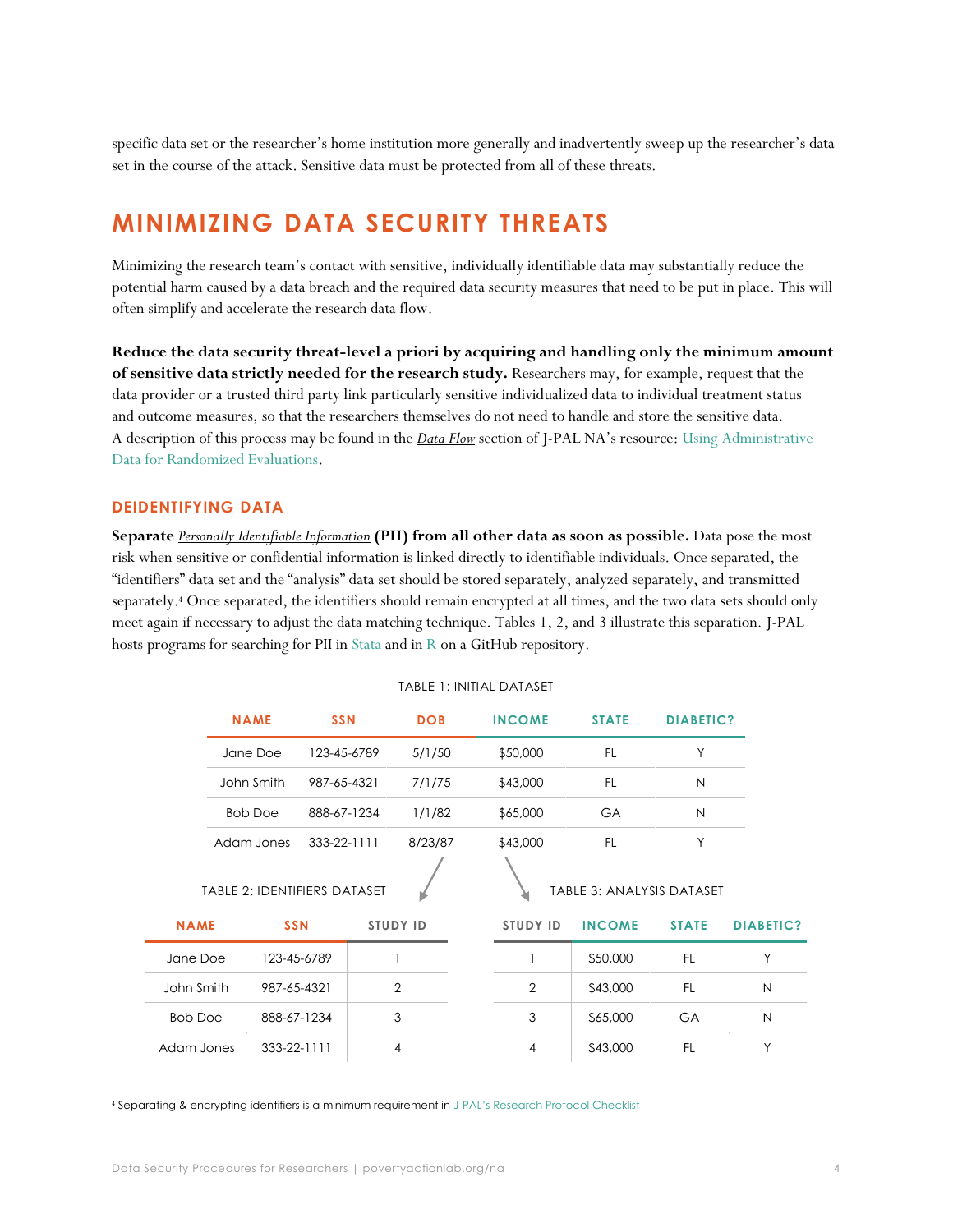Paper-based surveys should also be designed in a way such that PII is removable. Refer to Figure 1 for a mock-up of survey design. All direct identifiers such as name or Social Security Number and contact information such as address or telephone number should appear on a separate cover sheet. The cover sheet and any consent form should be separated from the main questionnaire as soon as possible – ideally within 24 hours. As described below, participants will be assigned study IDs (listed on both sheets) so that the research team can match and re-identify the data if needed. A crosswalk document will contain the study ID link between these two sections and will be stored in a separate location from both survey halves as to ensure confidentiality.



FIGURE 1

**In order to maintain the ability to re-identify the analysis data set, a unique "Study ID" can be created by the researcher, data provider, or implementing partner.** This ID should be created by a random process, such as a numbered list after sorting the data on a random number, or through a random number generator. This ID should *not* be:

- Based on any other characteristic of the data, such as numerical or alphabetic order, or a scrambling or encryption of Social Security numbers or other uniquely identifying codes
- An arbitrary mathematical function
- A cryptographic hash<sup>5</sup>

One method for creating Study IDs is:

- 1. Create a random number from a physical source (e.g., dice) or from a pseudo-random number generator (e.g., in Stata).
- 2. Use the first random number as a "seed," and use a pseudo-random number generator (e.g., in Stata) to sort the observations.
- 3. Use another random number as a second "seed," and use a pseudo-random number generator to create a Study ID.
- 4. Ensure each Study ID is unique (e.g., using the -*isid-* command in Stata).

<sup>5</sup> For example, data from NYC taxi trips were released, with the drivers' hack license and medallion numbers obscured using a standard cryptographic hash. The data were de-anonymized within two hours. See [Goodin 2014,](http://arstechnica.com/tech-policy/2014/06/poorly-anonymized-logs-reveal-nyc-cab-drivers-detailed-whereabouts/) [Panduragan 2014,](https://medium.com/@vijayp/of-taxis-and-rainbows-f6bc289679a1) an[d Berlee 2015](http://theiii.org/index.php/997/using-nyc-taxi-data-to-identify-muslim-taxi-drivers/) for more information on this case. A cryptographic hash plus a secret key may be a more secure option, but the best is an entirely random number, unrelated to any identifiers.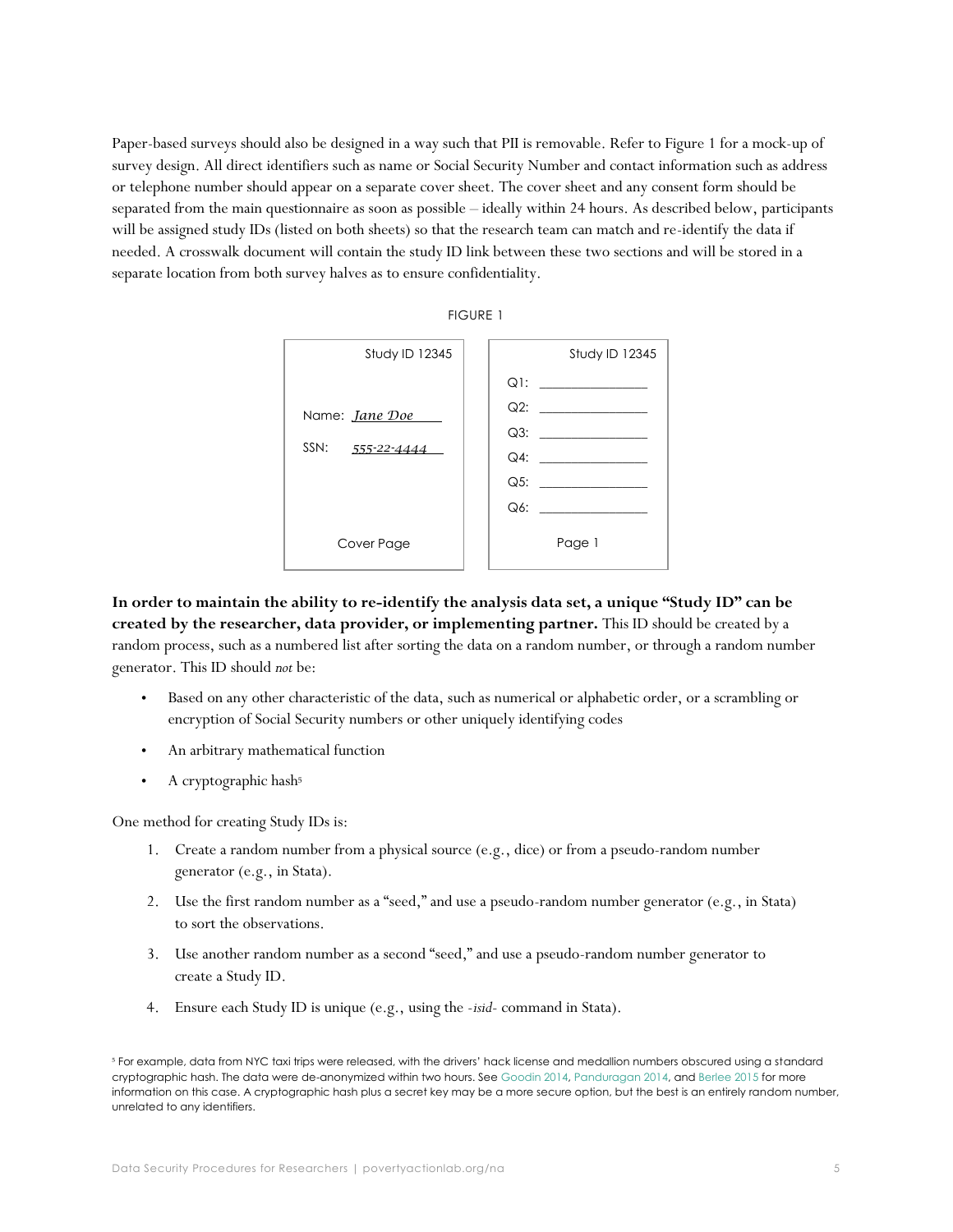J-PAL's [randomization exercise in](https://www.povertyactionlab.org/file/simple-guide-randomization-statazip) Stata includes the creation of Study IDs using this process.

Depending on how the Study ID is created, it may be essential to maintain a secure crosswalk (i.e., mapping/ decoding) between the Study ID and PII. This crosswalk should be guarded both to ensure confidentiality, and to insure against data loss. Innovations for Poverty Action (IPA) has a publicly-available Stata program on [GitHub](https://github.com/PovertyAction/split_pii) that automates the separation of PII from other data and the creation of a crosswalk.

# <span id="page-5-0"></span>**DATA STORAGE & ACCESS**

Researchers have many options for secure data storage and access. Relevant considerations for choosing among these options include: the sensitivity of the data, applicable compliance requirements, the research team's technical expertise, internet connectivity, and access to IT expertise and support.

### <span id="page-5-1"></span>**ENCRYPTION**

Encryption is the conversion of data to code that requires a password or pair of "keys" to decode, and is a requirement for all J-PAL-implemented projects<sup>6</sup>. Data may be encrypted at many levels, at multiple stages of the data lifecycle, and through a variety of software and hardware packages. More information on encryption and software recommendations from MIT are available [here.](http://kb.mit.edu/confluence/x/HZIBCQ)

**DEVICE-LEVEL (WHOLE-DISK) ENCRYPTION.** Computers, flash drives, tablets, mobile phones, and any other hardware for data storage and/or primary data collection may be [whole-disk encrypted.](http://kb.mit.edu/confluence/x/g4Vh) This method protects all files on the device, and requires a password upon device start-up. For tablets used in primary data collection, an application such a[s AppLock](https://play.google.com/store/apps/details?referrer=utm_source%3Dofficial&id=com.domobile.applock) can be used to prevent users from accessing other applications during data collection. This protects data from being transferred across applications. The research team should also enable remote wiping capabilities on these devices in case of loss or theft.<sup>6</sup> After installation and implementation, whole disk encryption should not materially affect the user experience.

Methods and software available for whole-disk encryption vary by hardware type. Researchers are advised to contact their institution's IT department for advice or assistance.

<span id="page-5-2"></span>**CLOUD STORAGE.** Many cloud storage providers including [Dropbox,](https://www.dropbox.com/business/trust/compliance/certifications-compliance) [Box,](https://www.box.com/legal/compliance) and [Google Drive](https://support.google.com/googlecloud/answer/6056694?hl=en) have configured their platforms to comply with various industry, federal, and international regulations to keep files secure on the cloud (while data will still need to remain encrypted at all endpoints). Some of these services allow users to "upgrade" to a specific level or type of data security compliant with regulations such as the Health Insurance Portability and Accountability Act (HIPAA) or the Family Educational Rights and Privacy Act (FERPA). Without a formal agreement to store data in compliance with a specific set of regulations or other file-level encryption, simply storing files using these services is not a fully secure option for sensitive data. The original data provider and any reviewing IRBs should be consulted prior to initiating agreements with cloud-storage providers.

<sup>6</sup> Refer to Google's instructions on [how to find, lock, or erase a lost Android device.](https://support.google.com/accounts/answer/6160491) Individual device manufacturers (such as Samsung) may have their own procedure that you could separately enable. Generally, steps must be taken when initially setting up each study tablet, such as creating accounts for individual devices, and should be approved by IRB.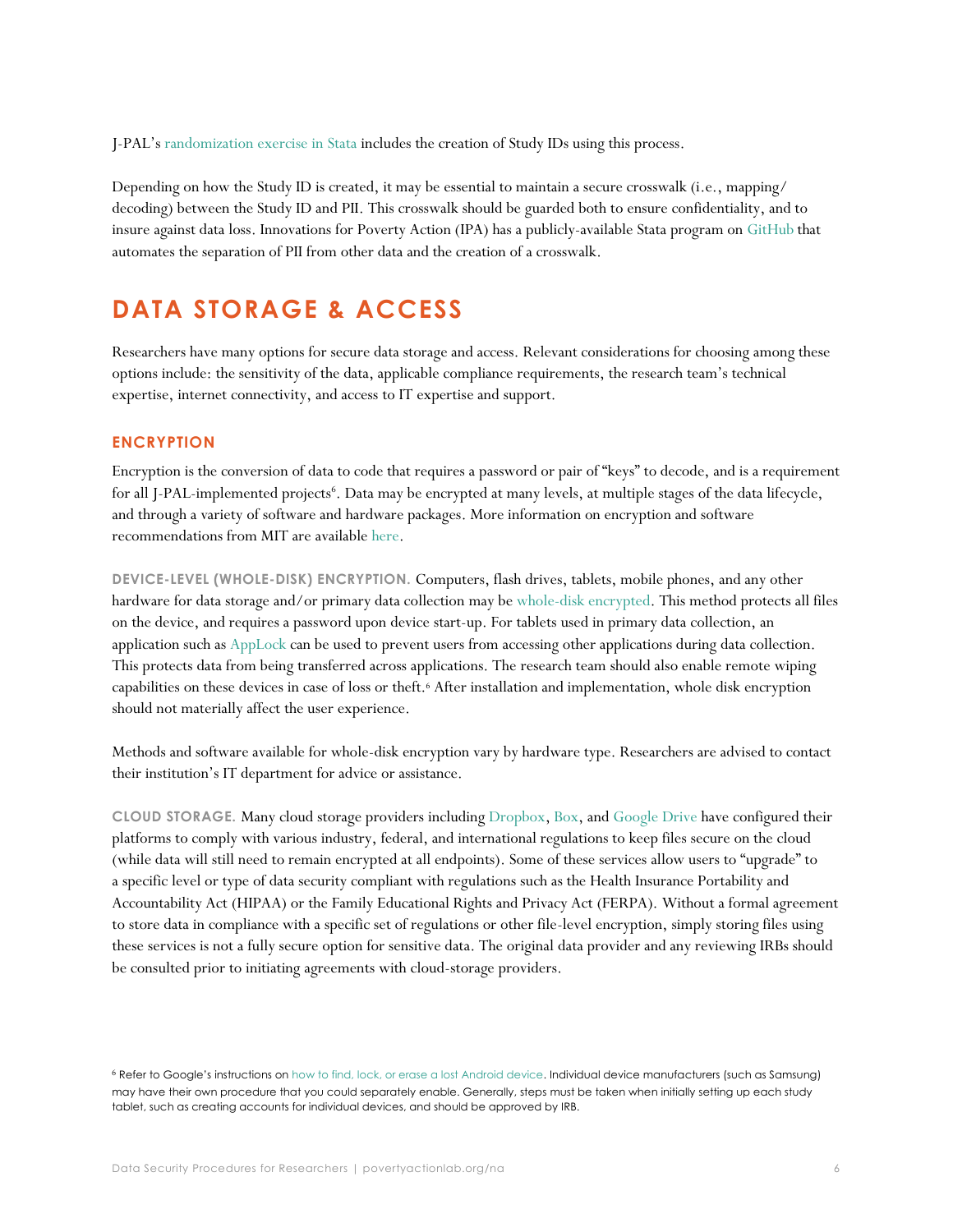For more information on cloud storage services & security:

- [Box](https://cloud.app.box.com/v/SecurityeBook) (and [HIPAA Specific Overview\)](https://community.box.com/t5/How-to-Guides-for-Account/Box-HIPAA-and-HITECH-Overview-and-FAQs/ta-p/16)
- [Dropbox](https://www.dropbox.com/help/security/standards-regulations) (an[d HIPAA Specific Overview\)](https://www.dropbox.com/static/business/resources/getting_started_with_hipaa.pdf)
- [Google Drive](https://gsuite.google.com/security/?secure-by-design_activeEl=data-centers) (an[d HIPAA Specific Overview\)](https://support.google.com/a/answer/3407054)

**FOLDER-LEVEL ENCRYPTION.** While cloud storage tools encrypt the connection and files "at rest" on their systems, they retain the encryption keys, which technically gives their employees read access to all files saved on their servers. To address this, tools including [Boxcryptor](https://www.boxcryptor.com/en)<sup>7</sup> an[d VeraCrypt](https://www.veracrypt.fr/en/Introduction.html)<sup>8</sup> encrypt files before they are stored in the cloud. Boxcryptor is a paid subscription model, whereas VeraCrypt is free and open-source.

**FILE-LEVEL ENCRYPTION.** While whole-disk or device-level encryption encrypts all files *on a device*, it does not protect the files once they leave the device--for example, while they are in transit or being shared with another researcher. File-level encryption applies to specific files, and facilitates data sharing. Proper use of file-level encryption requires strong protocols for password sharing and for unlocking and relocking files before and after use. Options for file-level encryption include [PGP-Zip](http://www.symantec.com/connect/blogs/symantec-encryption-desktop-howto-pgp-zip)<sup>9</sup> and 7-zip.

**IT-ADMINISTERED OPTIONS.** For researchers with access to a professional IT team, and whose team members have access to reliable, fast internet, IT-administered options may be preferable. These options allow researchers to delegate the administration of a data access and storage solution to IT experts. IT administrators may also be able to provide several additional levels of data protection. As with cloud storage, IT staff may have access to all data on a server, including PII. Researchers should be sure to understand who has access to the data, and maintain as much direct control as possible to prevent compliance issues or accidental data breaches.

**Institutions may offer space on a server or provide a location to host a server.** Storing data on such a server may be preferable to relying on laptops or desktops and cloud storage to maintain data. Depending on the institution, the IT department may be able to provide secure remote access for off-campus users, automated secure backups of data, and encryption.

Access to these servers is typically automatic when connected over an official institutional internet connection. Off-site access requires the use of a Virtual Private Network (VPN). This may provide additional layers of security by encrypting all network connection and requiring two or more types of authentication (e.g., a password and a code sent via text message). Data will still need to be encrypted at both endpoints – i.e., the server or files on the server must be encrypted, and any data transferred to or from the server to another server or hard drive must be encrypted at those points.

<sup>7</sup> This is Innovations for Poverty Action's recommendation (as of November 2015) for file-level encryption, per IPA's [Best Practices for](https://www.poverty-action.org/sites/default/files/publications/IPA%27s%20Best%20Practices%20for%20Data%20and%20Code%20Management_Nov2015.pdf)  [Data and Code Management.](https://www.poverty-action.org/sites/default/files/publications/IPA%27s%20Best%20Practices%20for%20Data%20and%20Code%20Management_Nov2015.pdf)

<sup>8</sup> J-PAL recommends VeraCrypt, and has updated the Truecrypt [Stata command](https://www.veracrypt.fr/en/Downloads.html) to work with VeraCrypt. J-PAL also developed [a guide](https://www.povertyactionlab.org/sites/default/files/A%20guide-to-VeraCrypt-Installation-and-Demo_Sep-2016.pdf) to installing and using VeraCrypt software.

<sup>9</sup> PGP-Zip is MIT's current (as of May 2018) recommendation for file-level encryption.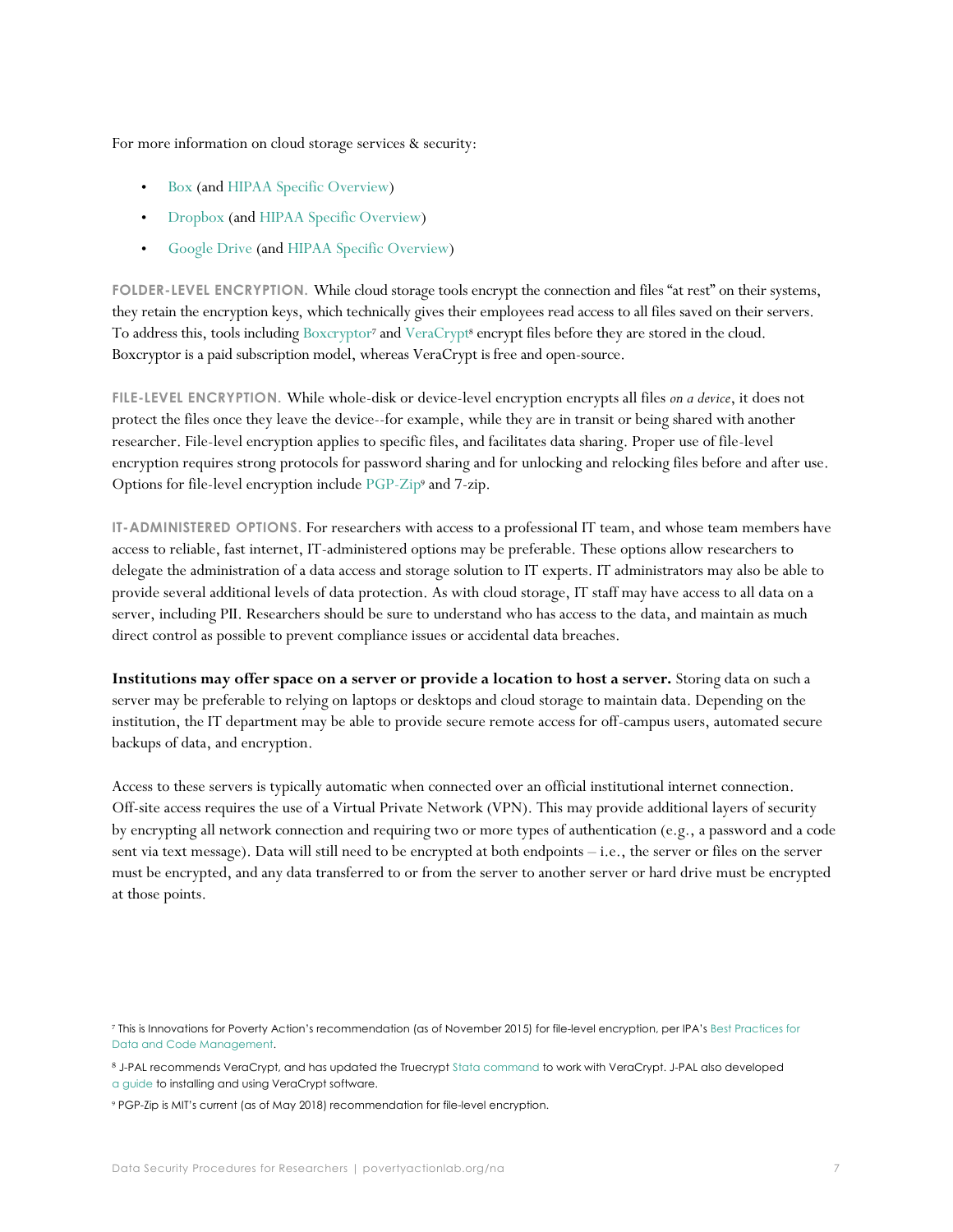Additional features that may be available upon request include:

- Inactivity timeouts for remote access
- Nonretrievable passwords. If a user forgets his or her password, the password is reset by the system, rather than the original password being returned.
- Password expiration settings that require a new password be created on a regular basis.
- Restriction on the number of password guesses permitted before account lockout.
- Access logs that describe who signed in, from where, and when.

**IT or data managers may be able to grant access permissions to specific users for specific files or folders on the server.** This level of control would enable teams to share general access to a folder while limiting access to identified data to a specific subset of the team. Seek out your IT department's official recommendations regarding passwords and permission, such as [IS&T Policies](https://ist.mit.edu/about/policies/passwords) for MIT projects.

# <span id="page-7-0"></span>**DATA TRANSMISSION AND SHARING**

Data must be protected both when at rest and in transit between the data provider, research team members, and partners. Data that are encrypted while at rest on a whole-disk encrypted laptop, or on a secure server, will not necessarily be protected while being transmitted. The options presented below may vary in their level of security.

### **Unsafe transmission methods include:**

- Email without encryption
- Uploading unencrypted data to Dropbox or Box (no matter how quickly the data are deleted afterwards). See [CLOUD STORAGE.](#page-5-2)
- Mailing unencrypted media devices (e.g., CDs, USB memory sticks, flash drives, external hard drives)
- Password-protected Excel file

### **Safer transmission methods include:**

- Secure Shell File Transfer Protocol (SFTP), including Secure Shell (SSH) or Secure Copy (SCP). MIT provides SFTP support fo[r SecureFX.](http://kb.mit.edu/confluence/display/istcontrib/SecureFX++at+MIT+-+Quick+Start+Guide)
- Uploading an encrypted file to Dropbox or Box
- Emailing an encrypted file, and sharing the password separately and securely
- Mailing encrypted files loaded onto encrypted devices
- <span id="page-7-1"></span>Survey software with encryption features, such as [SurveyCTO,](https://www.surveycto.com/product/index.html) that supports encryption during data collection and transmission to a central server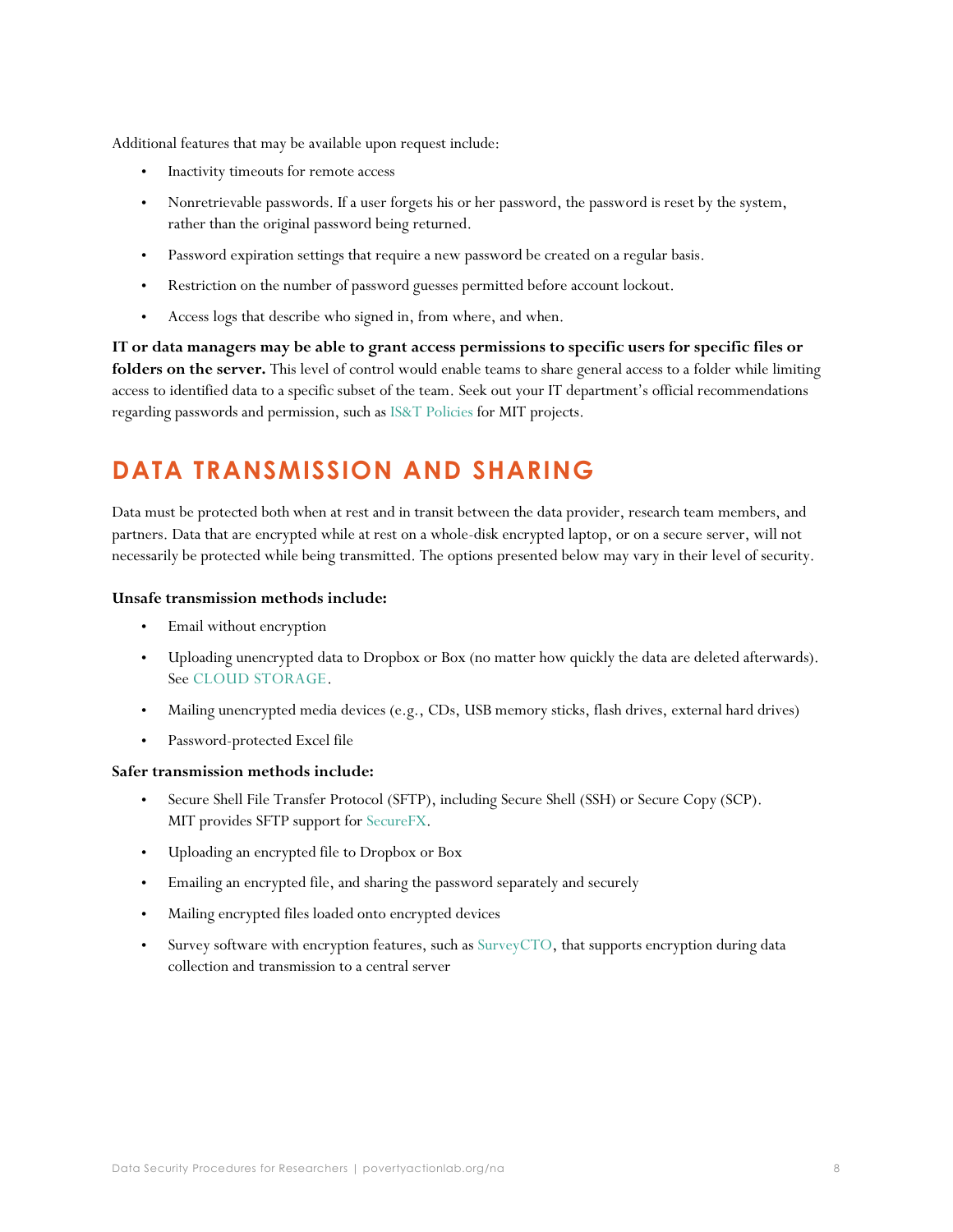### **COMMUNICATION AND DATA SHARING WITH PARTNERS**

Many research partners, such as service providers, survey enumerators, and holders of administrative data, have had minimal prior exposure to data security or data sharing protocols. It is best practice to develop a data sharing and security protocol with these partners, and to guide them in understanding their role in data security. All partners handling or transmitting data should be informed of and trained on data collection, storage, and transfer policies agreed upon for the study. Request that partners notify the research team before sharing any data to ensure compliance with the data protocol. Teams should communicate with each other and with partners by referencing Study ID numbers rather than using PII. Consider developing standard operating procedures for checking for and responding to breaches in following the agreed upon method for sharing data. For example, if partners share data in a non-secure way or if unauthorized data are disclosed to researchers or partners. This will allow staff to respond quickly in the event of a breach. A standard operating procedures document should include:

- 1. Process for sharing data and receiving updates
- 2. Process for verifying data set does not contain unauthorized information prior to downloading, if possible
- 3. Timeline for reviewing new data for unauthorized information or PII
- 4. Plan for notifying the source of the breach and requesting corrective action to prevent future breaches
- 5. How files with unauthorized information will be removed and destroyed

### <span id="page-8-0"></span>**PERSONAL DEVICE SECURITY**

There are several simple steps researchers and their staff can take to ensure their machines remain secure and to minimize possible weak points. These steps include:

- Use a password-locked screensaver and timeout lock.
- Install and maintain antivirus software. [MIT currently recommends Sophos;](http://kb.mit.edu/confluence/display/istcontrib/Virus+Protection+at+MIT+-+Virus+Protection+Tips) other institutions may support or recommend alternatives. Keep this software up to date, and allow it to perform regular checks.
- Use a firewall. Most operating systems (including Windows 10, macOS, and Linux) have built-in firewalls.
- Keep all software up to date. Most computers and platforms regularly check for new versions of software. New versions are often created to fix security problems or other known issues.
- Don't install or run programs from untrusted sources.

IT departments generally have recommended software to help secure personal devices and may be able to assist with updating this software or may push automatic updates.

### <span id="page-8-1"></span>**PASSWORD POLICIES**

Strong passwords are essential to ensuring data security. A different password should be used for each highvalue account. For example, the passwords for Dropbox, email, institutional servers, and encrypted files should all be different.

The National Institute of Standards and Technology (NIST) published revised [guidelines](https://pages.nist.gov/800-63-3/sp800-63b.html#memsecretver) for passwords in 2017. These guidelines and the underlying rationale are explained in more approachable language in a NIST staff [blog post.](https://www.nist.gov/blogs/taking-measure/easy-ways-build-better-p5w0rd)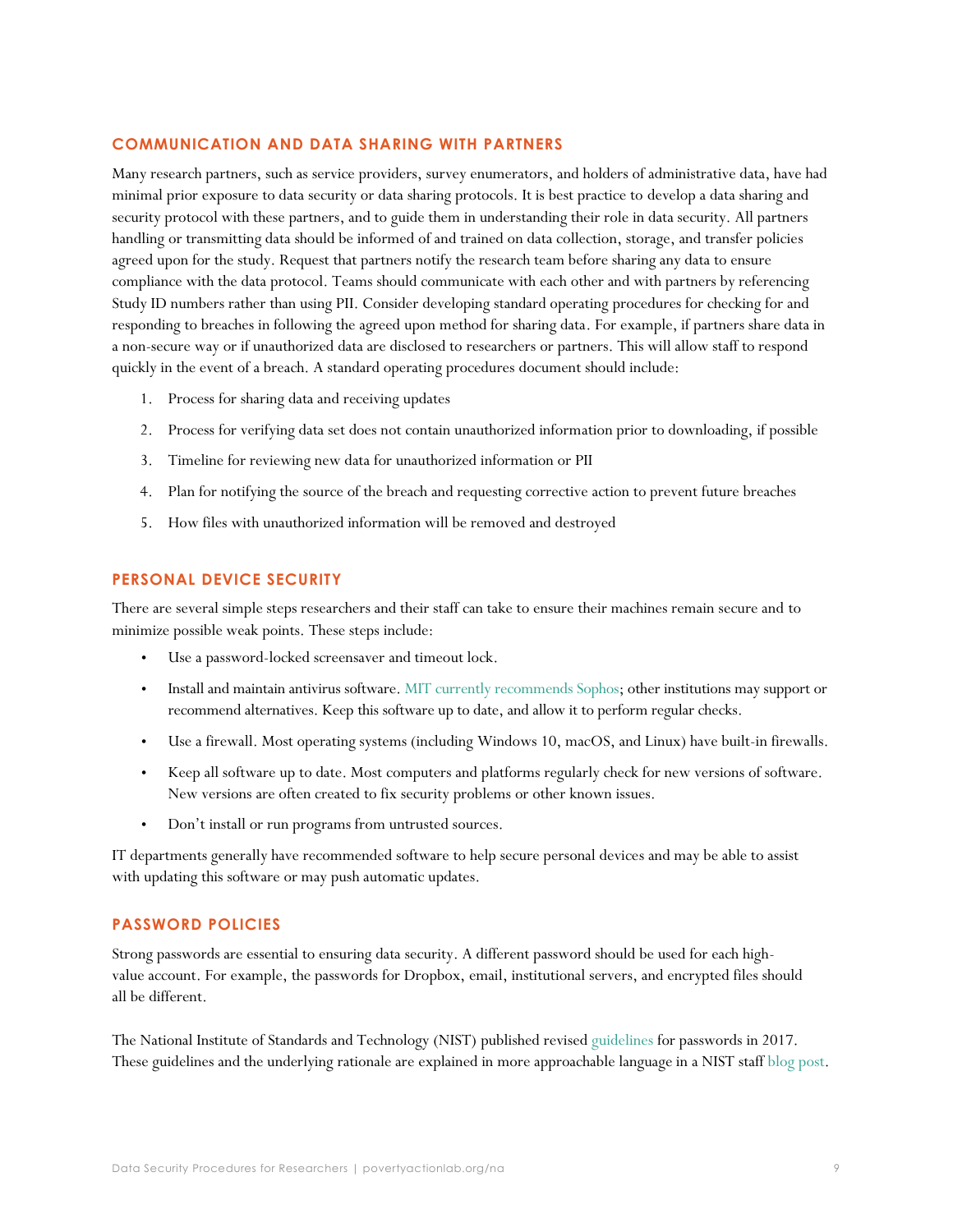### **In general, strong passwords should:**

- Be at least eight characters, but preferably much longer
- *NOT* contain or solely comprise:
	- Dictionary words in any language, even with a varied capitalization scheme or with numbers or symbols substituted for letters (e.g., 1 for l, @ for a, 0 for O)
	- The name of the service or related words
	- Your name, username, email address, phone number, etc. (forwards or backwards)
	- Repetitive or sequential letters or numbers

**Do not forget your password.** Strong passwords may be difficult to remember. When using some software, such as Boxcryptor, a forgotten password is completely irretrievable and means the loss of all project data.

**Store and share passwords securely.** An unencrypted, password-protected Excel file of passwords is *not* a secure way to store or share passwords. Passwords should never be shared using the same mechanism as file transfer, nor should they be shared over the phone.

Password storage systems such as [LastPass](https://lastpass.com/) offer a secure way to create, manage, and store passwords online. On this webpage and mobile application, notes and passwords also can be securely shared with specified teammates. A hard copy of a password list, locked in a safe, is another secure option.

### <span id="page-9-0"></span>**PREVENTING DATA LOSS**

In addition to securing against outside threats, preventing data loss is an essential component of data security. Data and crosswalks between study IDs and PII should be backed up regularly in at least two separate locations, and passwords must not be forgotten.

Cloud-based backup tools such as [CrashPlan](https://www.crashplan.com/en-us/) and [Carbonite](https://www.carbonite.com/) offer a range of options for data backups and may offer additional packages to back up data for longer periods of time to protect against the unintentional erasure of data. Cloud-based storage tools such as Box, Dropbox, and Google Drive offer packages to back up data for several months or more, and may insure against unintentional erasure of data if it is noticed within the backup time period; these storage tools are not true backup tools as they do not keep deleted files forever. Institutional servers may also have data backup plans, and device-level backup plans are also available. Backing up data to an encrypted external hard drive (stored in a *separate location* from daily computers) is an option for low-connectivity environments.

### <span id="page-9-1"></span>**ERASING DATA**

The IRB or data provider may dictate whether and when data must be retained or destroyed. PII linkages should be erased when they are no longer needed. Simply moving files to the "recycle bin" and emptying the bin is not sufficient to thoroughly erase sensitive data. There are several [software options](http://kb.mit.edu/confluence/display/istcontrib/Removing+Sensitive+Data#RemovingSensitiveData-SoftwareOptions) for removing all files. For example, MIT maintains [recommendations for removing sensitive data.](http://kb.mit.edu/confluence/display/istcontrib/Removing+Sensitive+Data) Some IT departments may offer support for secure removal and disposal services. For paper-based surveys, J-PAL recommends that hard copies of PII cover sheets,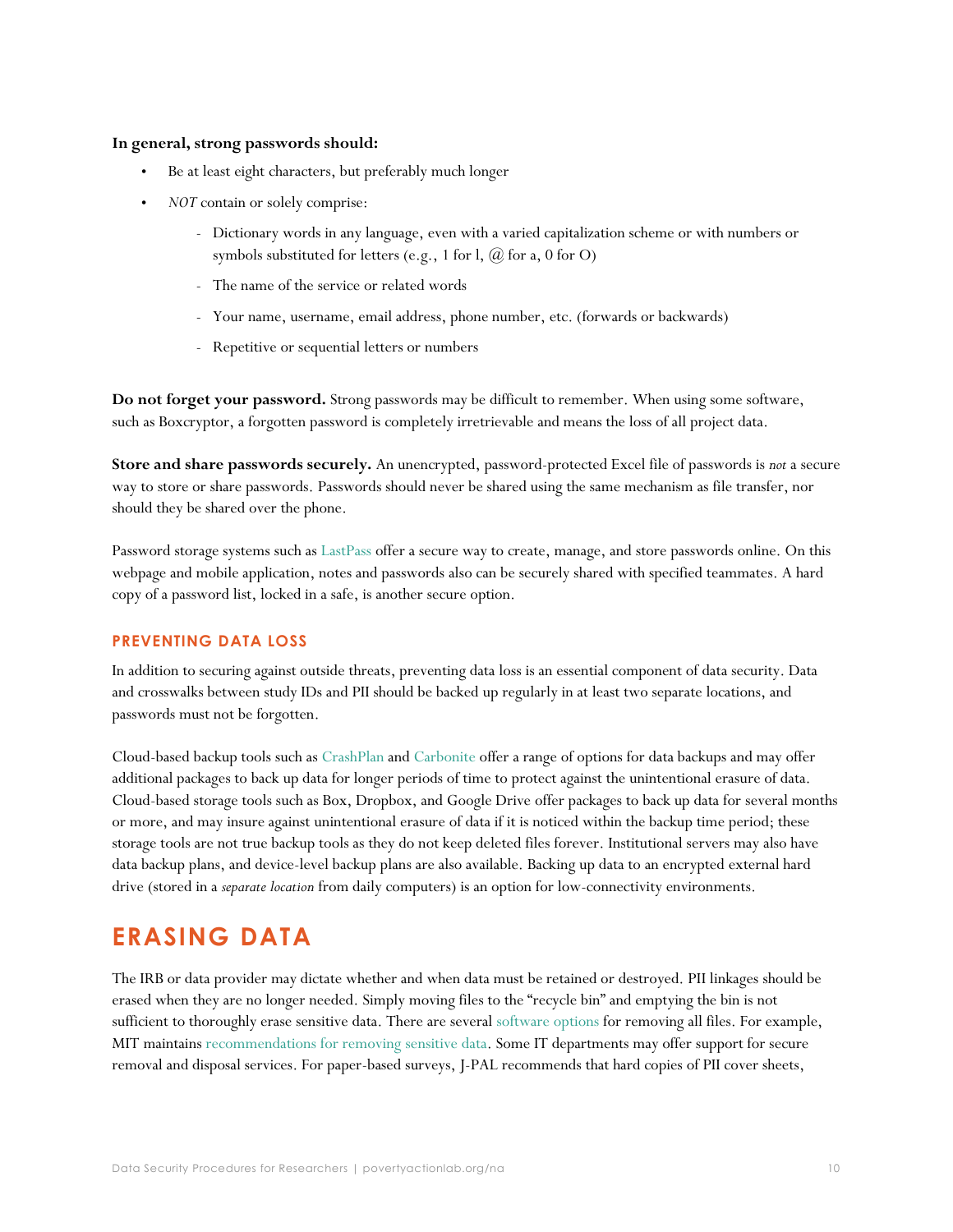questionnaires, and study ID crosswalks be destroyed within 3-5 years of the end of a project (or as committed on IRB protocol).<sup>10</sup>

The data provider will need to be confident that all files have been securely removed and no additional copies have been retained. In order to document data erasure, some researchers have taken screenshots of the removal process.

# <span id="page-10-0"></span>**EXAMPLE LANGUAGE FOR DESCRIBING A DATA SECURITY PLAN**

Data Use Agreements (DUAs) and IRBs often require researchers to provide a description of their data security and destruction procedures, and some may include specific requirements on these processes dependent on the sensitivity of requested data.<sup>11</sup> This section provides examples of descriptions of data management plans drawn from approved DUAs. This language is provided for informational purposes only; it is not necessarily comprehensive nor feasible in all environments. Please refer to your university's (and/or department's) research support center, libraries, or IT department for detailed protocols, potential templates, and descriptions of what is feasible, required, and sufficient at your location. Additional external resources on describing data security plans are in this section: *[Resources for Data Security](#page-12-2).*

### <span id="page-10-1"></span>**EXAMPLE LANGUAGE: SECURE DATA STORAGE**

The Department maintains a Unix/Linux-based research computing environment for its students and faculty members. The research computing systems utilize enterprise-level hardware and are managed by a dedicated staff of IT professionals. The Department leverages additional resources provided by the institution centrally, such as network infrastructure and professional co-location services in institutional datacenters. Department IT staff fully support private research servers purchased by individual faculty members. This support includes account management, security patching, software installation and host monitoring. Secure servers will be utilized for the purposes of processing and analyzing data. All computations and analytical work will be performed exclusively on these servers. File based permissions will be set to restrict data access to the research team.

All project data will be stored on a network attached storage (NAS) device. A dedicated volume will be created on the NAS for exclusive storage of all data related to this research project. Data on this volume will be served using the NFSv4 protocol and restricted to authorized hosts and users using IP-based host lists and institutional credentials. Data on this volume will be accessible only to authenticated users on the project servers described below. Data is backed-up to a secondary NAS device which is accessible only by IT personnel.

All network traffic is encrypted using the SSH2 protocol. A VPN provides an additional level of encryption/ access restriction for off-campus connections. All server logins require two forms of authentication, a password and an SSH key pair. SSH Inactivity Timeout is used as the session timeout protocol.

#### 10 [J-PAL Research Protocol Checklist](https://drive.google.com/file/d/0B97AuBEZpZ9zZDZZbV9abllqSFk/view)

<sup>11</sup> In addition to these elements, DUAs may require researchers to provide a study protocol, and typically contain provisions related to data security, confidentiality, IRB or Privacy Board review, the rerelease of data, and the allocation of the liability between the data provider and the researcher's home institution.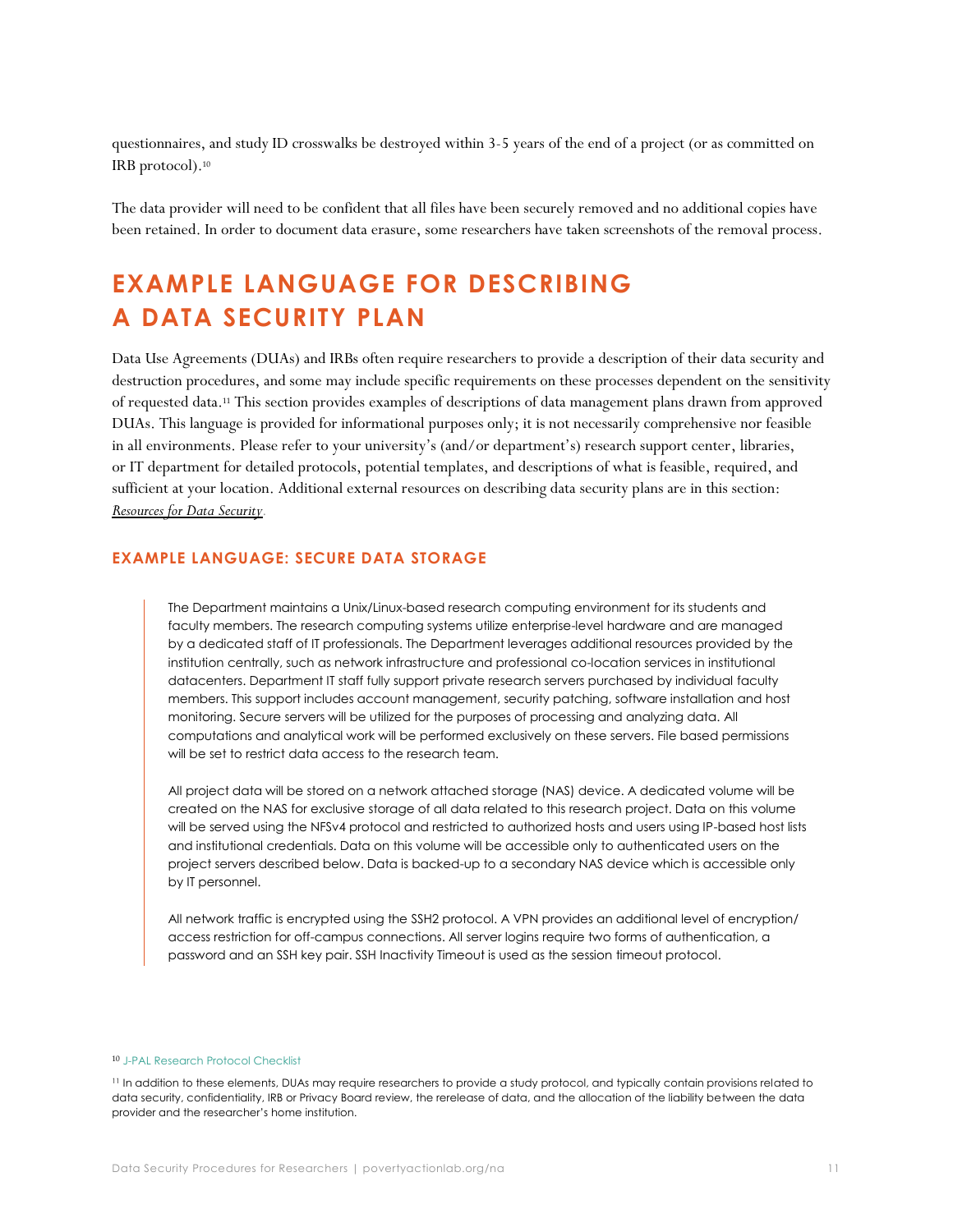# <span id="page-11-0"></span>**DEFINITIONS**

### <span id="page-11-1"></span>**PERSONALLY IDENTIFIABLE INFORMATION (PII)**

PII is any piece of information or combination of information that can be used to identify a particular individual with a reasonable amount of certainty.

### **Examples:**

- A Social Security number on its own is PII.
- An age, gender, and location combination may or may not be PII, depending on the age and size of the geographic area. "A 35-year-old man in Boston, MA" is not PII, but "A woman in her 90s in Tanana, AK" is PII.

### <span id="page-11-2"></span>**HEALTH INSURANCE PORTABILITY AND ACCOUNTABILITY ACT (HIPAA)**

[HIPAA](https://www.hhs.gov/hipaa/index.html) provides regulation for healthcare data security, holding health care providers, insurance providers, researchers and others accountable for safeguarding protected health information (PHI) in the United States. Compliance requirements differ based on the party, such as individuals, covered entities, or researchers; the purpose of the data usage; and on stipulations or structure of data use agreements.

### **Resources:**

- [HIPAA Privacy Rule specific to research use](https://www.hhs.gov/hipaa/for-professionals/special-topics/research/index.html)
- [De-identification of Protected Health Information in compliance with HIPAA](https://www.hhs.gov/hipaa/for-professionals/privacy/special-topics/de-identification/index.html)
- [Definition of a covered entity under HIPAA](https://www.hhs.gov/hipaa/for-professionals/covered-entities/index.html)
- Other [privacy & security resources,](https://www.healthit.gov/topic/privacy-security-and-hipaa/health-it-privacy-and-security-resources-providers) and [security risk assessment tools](https://www.healthit.gov/topic/privacy-security-and-hipaa/security-risk-assessment)
- J-[PAL NA's Administrative Data Catalog](https://www.povertyactionlab.org/admindataguide): Compliance section (pg. 11-17) for information on HIPAAcompliant de-identification considerations, and other HIPAA data requirements.

### <span id="page-11-3"></span>**FAMILY EDUCATIONAL RIGHTS AND PRIVACY ACT (FERPA)**

Educational data may be subject to th[e Family Educational Rights and Privacy Act \(FERPA\),](https://studentprivacy.ed.gov/faq/what-ferpa) which has special rules to protect the privacy of student records. FERPA may have implications for how researchers conduct evaluations and report results, in particular, as related to obtaining individual consent from study participants.

### **Resources:**

- [FERPA Resources for researchers](https://studentprivacy.ed.gov/audience/researchers)
- [FERPA-Recommended best practices for data security,](https://studentprivacy.ed.gov/topic/security-best-practices) such as [a Data Breach Response Checklist,](https://studentprivacy.ed.gov/resources/data-breach-response-checklist) and [Best Practices for Data Destruction](https://studentprivacy.ed.gov/resources/best-practices-data-destruction)
- [Using Financial Aid Information for Program Evaluation and Research](https://studentprivacy.ed.gov/resources/guidance-use-financial-aid-information-program-evaluation-and-research)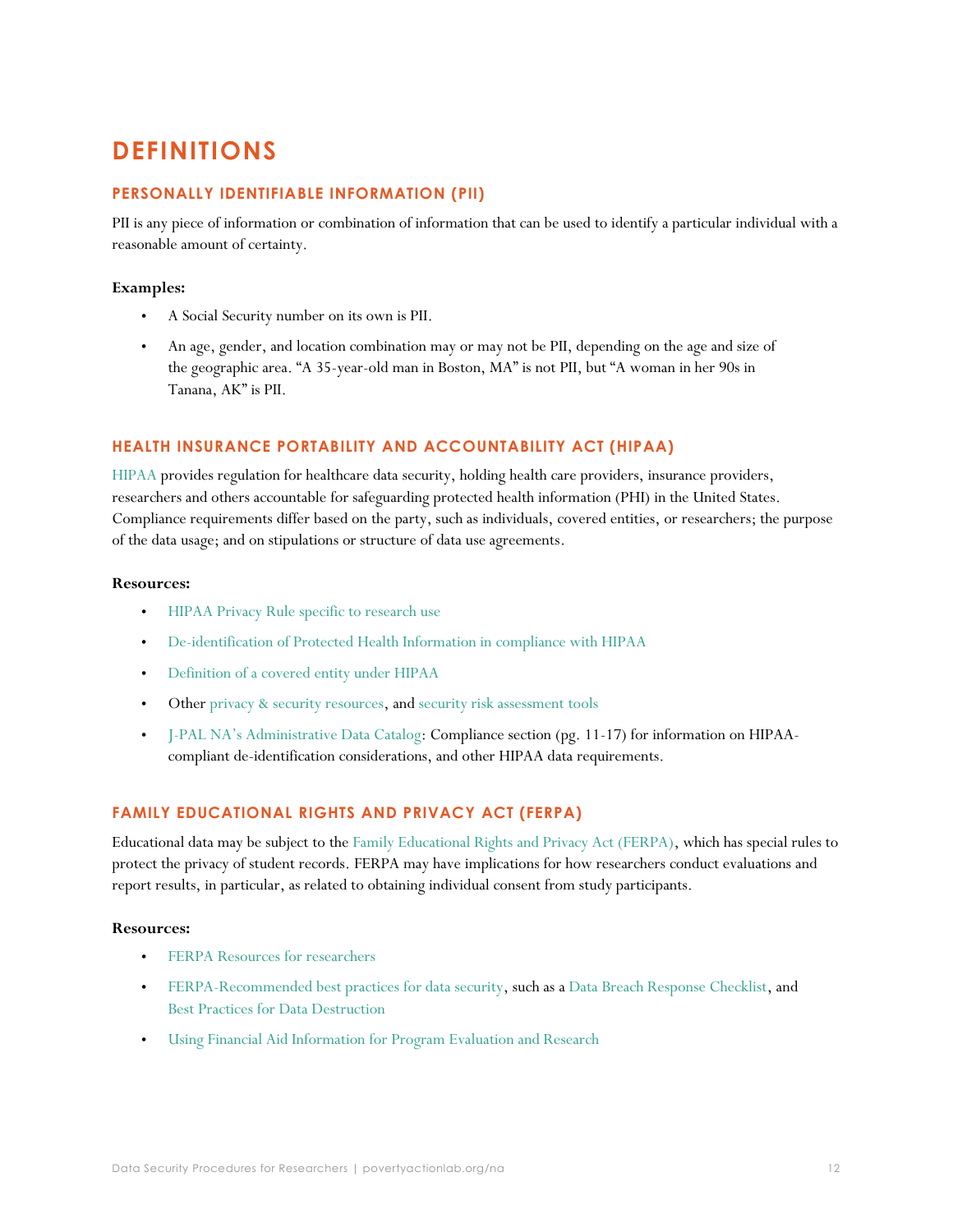# <span id="page-12-0"></span>**EXTERNAL RESOURCES**

### <span id="page-12-1"></span>**RESOURCES FOR DATA CLASSIFICATION AND DATA SECURITY**

- 1. Harvard University's [Research Data Security Policy](http://vpr.harvard.edu/pages/harvard-research-data-security-policy) classifies data according to five levels of sensitivity and defines data security requirements that correspond to each sensitivity level.
- 2. US Department of Health & Human Services' [Guidance Regarding Methods for De-identification of](http://www.hhs.gov/ocr/privacy/hipaa/understanding/coveredentities/De-identification/guidance.html)  [Protected Health Information in Accordance with the Health Insurance Portability and Accountability Act](http://www.hhs.gov/ocr/privacy/hipaa/understanding/coveredentities/De-identification/guidance.html)  [\(HIPAA\) Privacy Rule.](http://www.hhs.gov/ocr/privacy/hipaa/understanding/coveredentities/De-identification/guidance.html)
- 3. The National Institutes of Health's "[How Can Covered Entities Use and Disclose Protected Health](http://privacyruleandresearch.nih.gov/pr_08.asp)  [Information for Research and Comply with the Privacy Rule?](http://privacyruleandresearch.nih.gov/pr_08.asp)"
- 4. [45 CFR 164.514](https://www.law.cornell.edu/cfr/text/45/164.514) Describes the HIPAA standard for de-identification of protected health information (original text).

### <span id="page-12-2"></span>**RESOURCES FOR DATA SECURITY**

- 1. J-PAL's resources on [working with data,](https://www.povertyactionlab.org/research-resources/working-with-data) which includes additional resources for VeraCrypt
- 2. For researchers at MIT, Dr. Micah Altman, Director of Research at MIT Libraries regularly presents talks on [Managing Confidential Data.](http://www.slideshare.net/drmaltman/altman-confidentialdata-v22mit)
- 3. MIT's Information Systems & Technology Department provides resources on:
	- [Protecting data](https://ist.mit.edu/security/protecting_data)
	- [Data risks](https://ist.mit.edu/security/data_risks)
	- Secure Shell File Transfer Protocol: [SecureFX](http://kb.mit.edu/confluence/display/istcontrib/SecureFX++at+MIT+-+Quick+Start+Guide)
	- [Encryption](http://kb.mit.edu/confluence/x/HZIBCQ) (including software recommendations) and [whole-disk encryption](http://kb.mit.edu/confluence/x/g4Vh)
	- [Removing sensitive data](http://kb.mit.edu/confluence/display/istcontrib/Removing+Sensitive+Data)
	- [Password protection](https://ist.mit.edu/about/policies/passwords)
	- [Virus protection software: Sophos](http://kb.mit.edu/confluence/display/istcontrib/Virus+Protection+at+MIT+-+Virus+Protection+Tips)
- 4. Harvard University's Research [Data Security Policy](http://vpr.harvard.edu/pages/harvard-research-data-security-policy) (HRDSP) is an excellent resource for security level classification and security requirement examples.
- 5. J-PAL's [Research Protocol Checklist](https://drive.google.com/file/d/0B97AuBEZpZ9zZDZZbV9abllqSFk/view)
- 6. IPA's [Best Practices for Data and Code Management](https://www.poverty-action.org/sites/default/files/publications/IPA%27s%20Best%20Practices%20for%20Data%20and%20Code%20Management_Nov2015.pdf)
- 7. J-PAL and IPA provide sample code to:
	- Scan for PII data in [Stata](https://github.com/J-PAL/stata_PII_scan) and in [R](https://github.com/J-PAL/PII-Scan)
	- [Separate PII from other data in Stata](https://github.com/PovertyAction/split_pii)
	- [Generate random Study IDs in Stata](https://www.povertyactionlab.org/file/simple-guide-randomization-statazip)
	- Use [VeraCrypt](https://github.com/J-PAL/VeraCrypt) with Stata
- 8. The National Institute of Standards and Technology's (NIST) paper on [De-Identification of Personal](https://nvlpubs.nist.gov/nistpubs/ir/2015/NIST.IR.8053.pdf)  [Information,](https://nvlpubs.nist.gov/nistpubs/ir/2015/NIST.IR.8053.pdf) and explained in their presentation on [Data De-Identification.](https://osf.io/mcufg/)